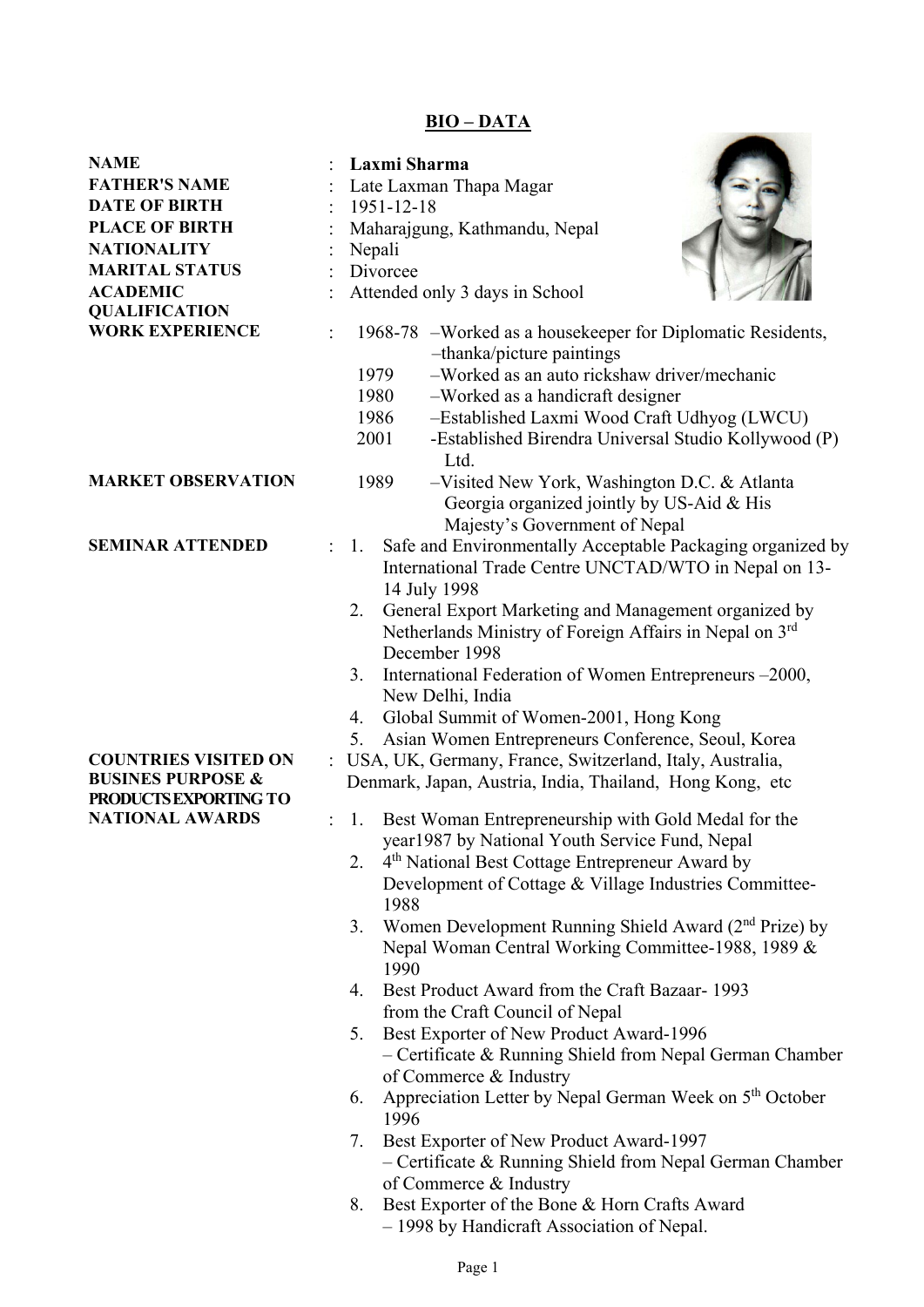|                             | 9. | Handicraft Export Award –1998/99<br>- The Top Exporter in Horn $&$ Bone Goods by Handicraft<br>Association of Nepal                                                                                                                                                            |
|-----------------------------|----|--------------------------------------------------------------------------------------------------------------------------------------------------------------------------------------------------------------------------------------------------------------------------------|
|                             |    | 10. Appreciation Letter for Woman Entrepreneur by National<br>Youth Great Festival -1999 -HMG Ministry of Sport &<br>Culture                                                                                                                                                   |
|                             |    | 11. Appreciation Letter by Local Concern Committee for<br>First Woman Auto Rickshaw Driver and Successful<br>Woman Entrepreneur in 1999                                                                                                                                        |
|                             |    | 12. 'First Nepalese Woman Auto rickshaw Driver' honoured<br>by Ministry of Woman, Children & Social Welfare -2001<br>and 'First Nepalese Woman Auto rickshaw Driver &<br>Social Worker' Felicitation Letter by Kathmandu<br>Municipality - Ward No. 3 Office, Kathmandu - 2001 |
|                             |    | 13. Letter of Commendation by Rotary Club of Kathmandu<br>North, 8 July 2001                                                                                                                                                                                                   |
|                             |    | 14. Handicraft Export Award -2000-01 by Handicraft<br>Association of Nepal                                                                                                                                                                                                     |
|                             |    | <sup>15.</sup> Best Exporter of Non Product Award-2003 - By                                                                                                                                                                                                                    |
|                             |    | Nepal German Chamber of Commerce and                                                                                                                                                                                                                                           |
|                             |    | Industry                                                                                                                                                                                                                                                                       |
|                             |    | <sup>16.</sup> Top Exporter in Bone & Horn Products $-2003$ -                                                                                                                                                                                                                  |
|                             |    | By Nepal Handicraft Association of Nepal                                                                                                                                                                                                                                       |
|                             |    | <sup>17.</sup> Green Honour $-2003$ - By Save the Environment                                                                                                                                                                                                                  |
|                             |    | Foundation                                                                                                                                                                                                                                                                     |
| <b>INTERNATIONAL</b>        | 1. | 18. Award - 'Best Entrepreneurial Field' -2004 by Vaidya's<br>Organization of Industries & Trading Houses (TOYOTA)<br>Appreciation Letter by Hillary Rodham Clinton on 25 <sup>th</sup>                                                                                        |
| <b>AWARD.</b>               |    | April 1995                                                                                                                                                                                                                                                                     |
|                             | 2. | Priyadarshini Award '97<br>Outstanding Woman Entrepreneur of Nepal by                                                                                                                                                                                                          |
|                             | 3. | Federation of Indian Women Entrepreneurs, India<br>The Leading Women Entrepreneurs of the World <sup>TM</sup> 2000<br>- Awarded by the STAR Group of USA                                                                                                                       |
|                             | 4. | Global Entrepreneurs of the Year 2000 - Awarded by<br>BWN (Business Women's Network), USA                                                                                                                                                                                      |
| <b>SOCIAL WORK</b>          | 1. | Providing free lecture and advice to small-scale cottage<br>industries                                                                                                                                                                                                         |
|                             | 2. | Financial assistance to different social committees up to<br>US\$ 3000 yearly                                                                                                                                                                                                  |
|                             | 3. | Financially support to orphan handicapped people.                                                                                                                                                                                                                              |
| <b>FELICITATION LETTERS</b> | 1. | Appreciation Letter for Social Work from World Peace<br>Academy -1998                                                                                                                                                                                                          |
|                             | 2. | Appreciation Letter for Social Work by Community<br>Service Centre, Maharajgung, Kathmandu, Nepal.                                                                                                                                                                             |
|                             | 3. | Appreciation Letter for Social Work by Nepal Police -<br>1999                                                                                                                                                                                                                  |
|                             | 4. | Felicitation Letter –2000 from Hamro Nepal Social<br>Association.                                                                                                                                                                                                              |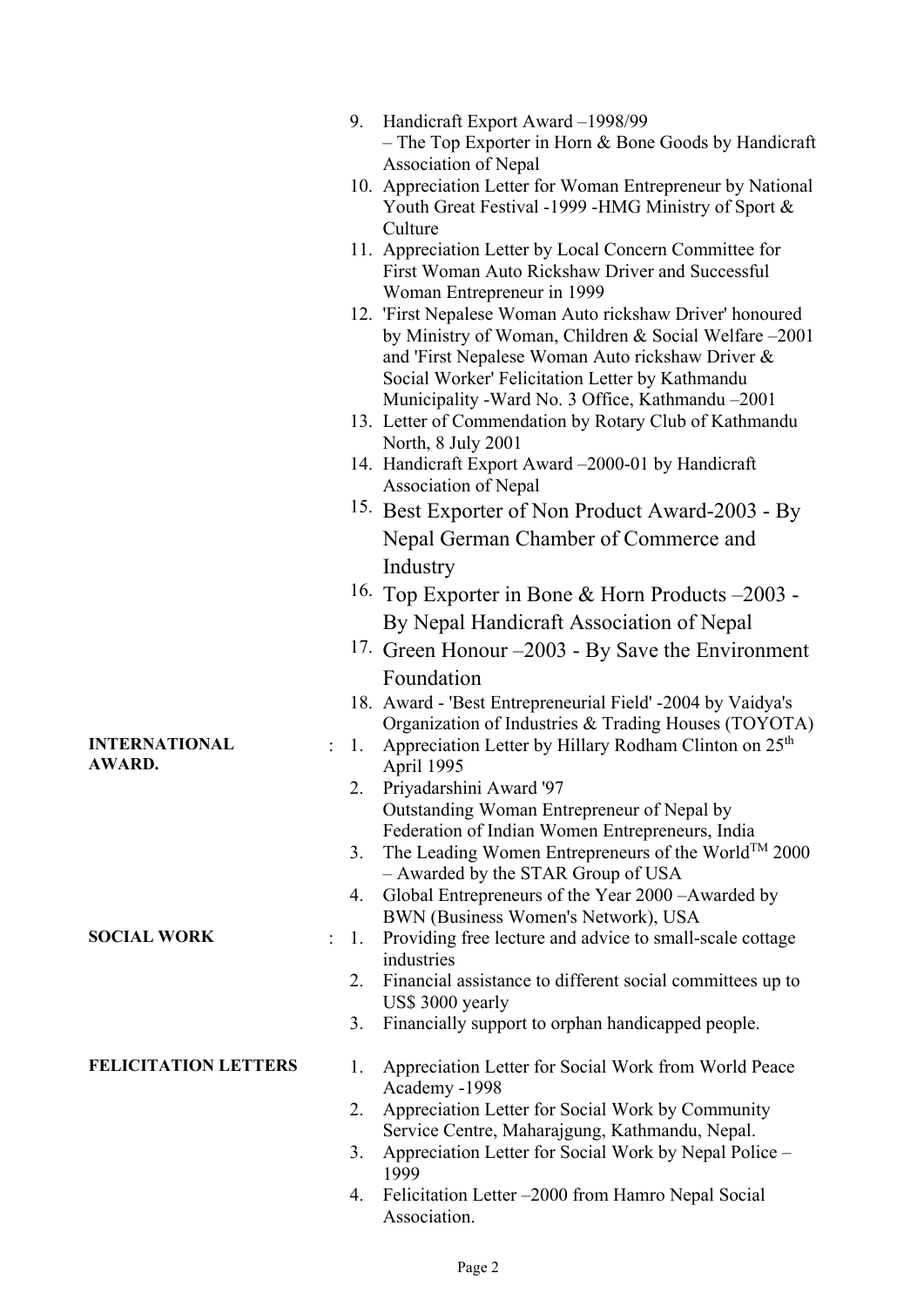- 5. ABHIYAN-SHREE–2000 Award by Abhiyan, Kathmandu Nepal
- 6. Felicitation Letter–2000 from Shree Jana Jyoti Women Consumers Cooperative Ltd., Biratnagar, Nepal

# **INTERNATIONAL EXHIBITION ATTENDED**

- 1. International Exhibition, Copenhagen, Denmark 1988
- 2. International Exhibition, Berlin, Germany –1988
- 3. 19<sup>th</sup> Tokyo International Exhibition, Tokyo, Japan –1991<br>4. 20<sup>th</sup> Osaka International Exhibition, Osaka, Japan –1992
- $20<sup>th</sup>$  Osaka International Exhibition, Osaka, Japan –1992
- 5. Adelaide International Expo-Adelaide, Australia –1993
- 6. 21st Osaka International Trade Fair, Osaka, Japan –1994
- 7. Natalidea Ideaneve International Trade Fair, Italy –1994
- 8. Privera International Trade Fair, Italy –1995
- 9. Adelaide International Expo-Adelaide, Australia –1996
- 10. Adelaide International Expo-Adelaide, Australia –1997
- 11. "California Gift Show-2004" –Los Angeles, USA
- 12. "Stitches & Crafts Show-2005" –Melbourne, Australia
- 13. "DU UND DEINE WELT 2011" 24Sept-3 Oct'11 –Hamburg, Germany
- 14. "Beads & Buttons show" Milwaukee,USA 2017

## **MEMBER OF**

- 1. Handicraft Association of Nepal
- 2. Nepal Chamber of Commerce
- 3. Nepal German Chamber of Commerce & Industry
- 4. Life Member of Association Vedic Realization
- 5. Federation of Nepal Cottage and Small Industries
- 6. Community Service Centre -Maharajgung
- 7. Nepal German Friendship Association
- 8. National Youth Service Fund
- 9. Executive Member of Helping Hand
- 10. International Association of Lions Clubs
- 11. Chair person of Kathmandu Animal Treatment Centre (Animal welfare organization)
- 12. AWON
- 13. "UN Global Compact of Nepal" Executive Member.
- 14. "Tang Ting village twin association with UK" life member.
- 15. "KAT Centre Nepal " founder member & currently chair person

# **LINE OF ACTIVITY**

## **Products Raw Materials**

- 1. Buttons  **Domestic Buffaloes & Goat's Bone & Horn.** 
	- Buttons Dried twigs and branches
	- Buttons  **Peach Stone, Bamboo, Coconut Shell & Glass** Beads.